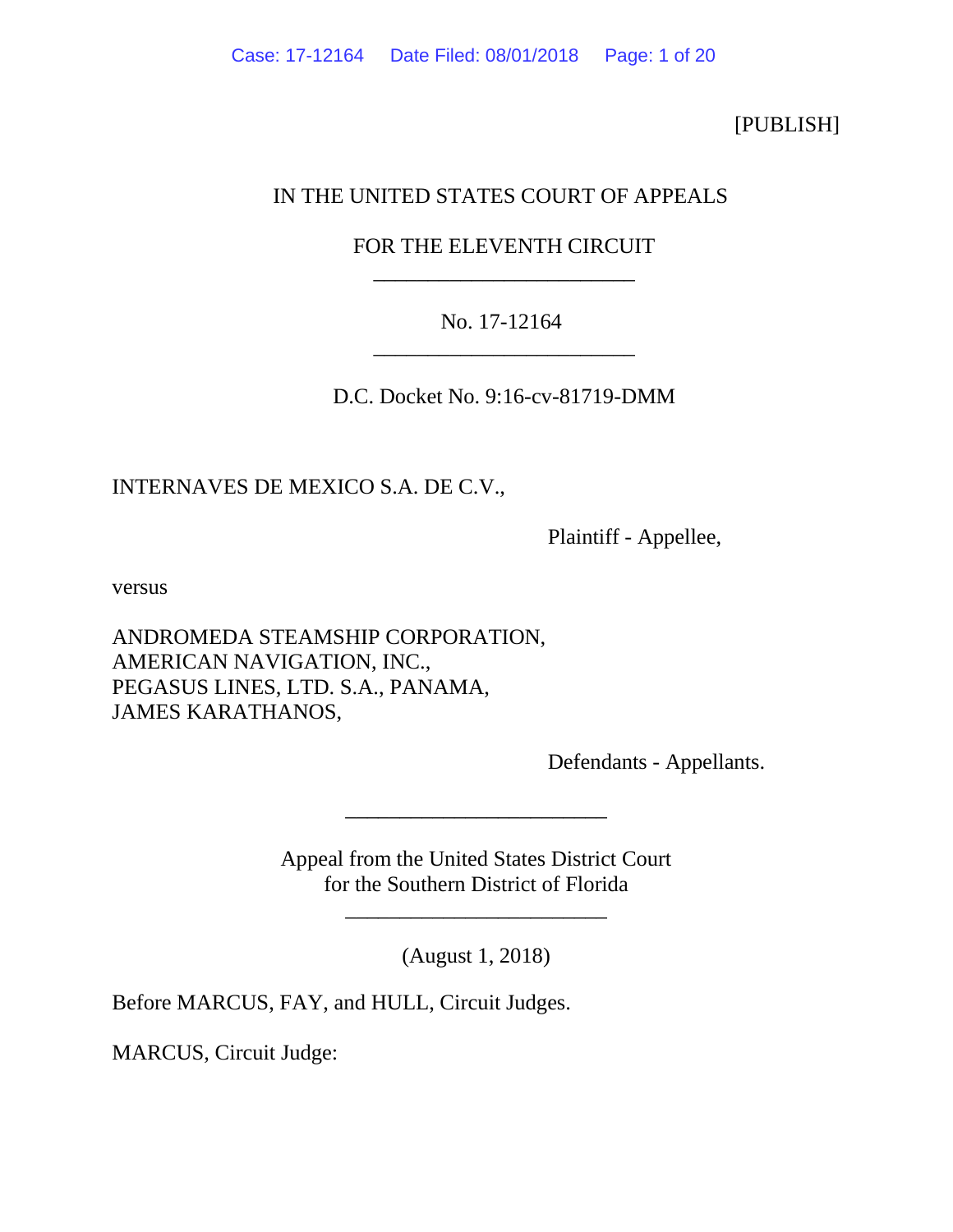This case arises out of a battle over where the parties have agreed to arbitrate this admiralty and maritime dispute. Andromeda Steamship Corporation and Internaves de Mexico s.a. de C.V. entered into a shipping contract (the "Contract") whereby Andromeda agreed to furnish Internaves with a vessel to transport an electric transformer from Brazil to Mexico. Internaves claimed that Andromeda failed to tender the vessel on the agreed-upon date, while Andromeda countered that Internaves never delivered the transformer to the vessel. The Contract unambiguously required the parties to submit their dispute to arbitration. However, the Contract contained conflicting provisions regarding *where* the parties agreed to arbitrate. The district court could not ascertain the site of arbitration from the agreement itself and, therefore, resorted to the statutory default forum, compelling arbitration in its own district -- the Southern District of Florida.

Andromeda appealed, arguing that the district court had erred in proclaiming the Contract hopelessly ambiguous as to the selection of a forum. Had the court waded through the Contract's interpretive tangles, Andromeda says, it would have discovered the parties' mutually agreed-upon intent to arbitrate in London, where it claims the arbitration must be held. Internaves suggests, however, that due to the Contract's murkiness, the district court properly ordered arbitration in Miami.

The Contract hardly represents a model of clarity. Nevertheless, we agree with Andromeda and discern from the document an agreement to arbitrate in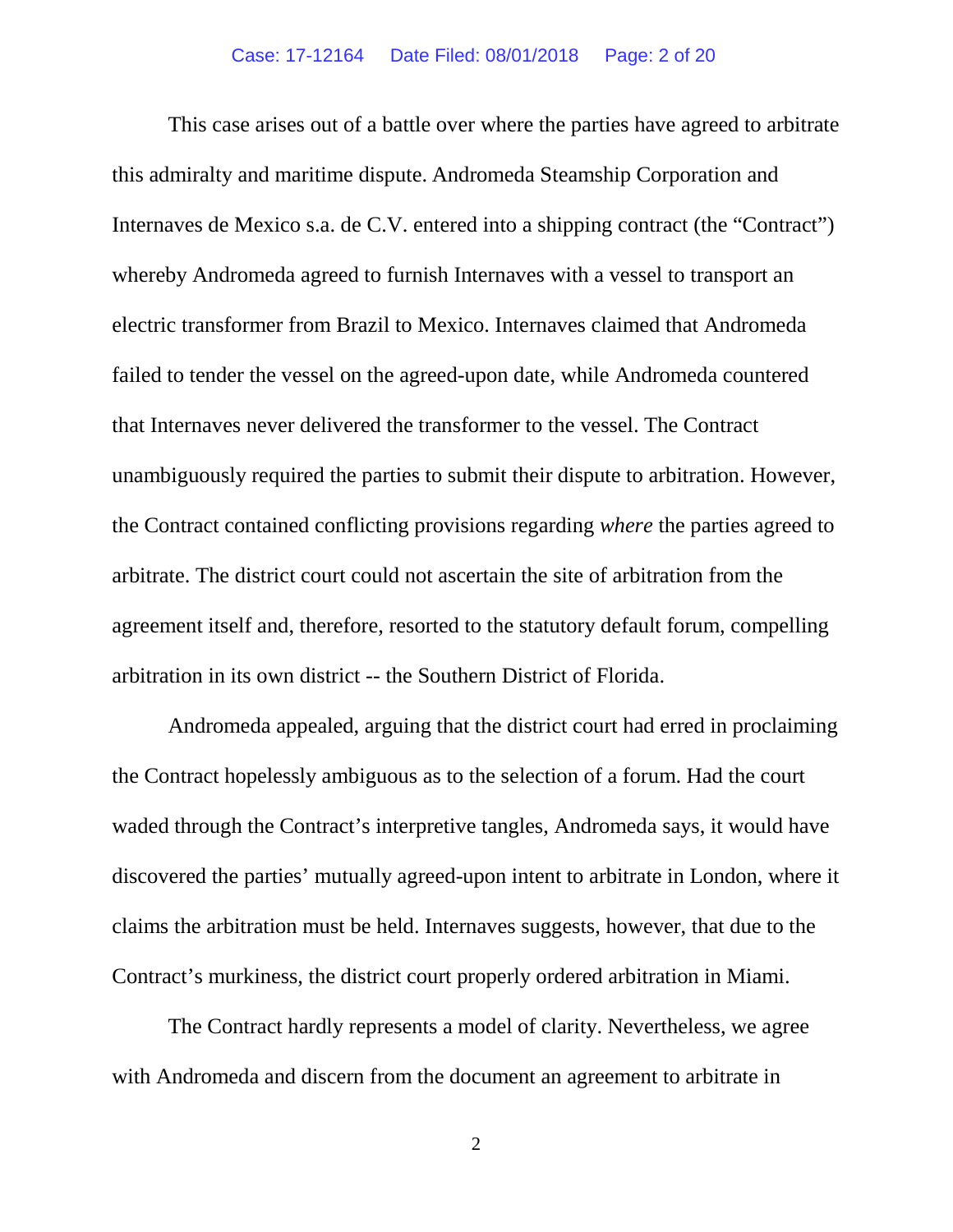London. Accordingly, we reverse the judgment of the district court and remand with instructions to compel arbitration in London under English law.

# I.

#### A.

Andromeda and Internaves entered into the Contract, a charter party agreement, in June 2016. A "charter party" is simply a contractual arrangement whereby a ship owner agrees to lend a ship to a charterer for the transportation of goods from one port to another. *See Hawkspere Shipping Co. v. Intamex, S.A.*, 330 F.3d 225, 228 (4th Cir. 2003); *see also* Soumyadipta Chanda, *A Comparison of Rights and Liabilities Under a Charter Party and a Bill of Lading*, 24 U.S.F. Mar. L.J. 65, 67–68 (2011).

The Contract is divided into two parts. Part I contains terms specific to the parties' particular transaction. Part II includes general boilerplate terms that are typically incorporated into shipping contracts of this kind. Part I includes Box 25, labeled "Law and Arbitration." Box 25 instructs, "[S]tate 19(a), 19(b) or 19(c) of Cl[ause] 19; if 19(c) agreed also state Place of Arbitration (if not filled in 19(a) shall apply)." Clause 19, in turn, also labeled "Law and Arbitration," appears in Part II of the agreement. Clause 19 is divided into sub-clauses 19(a) through 19(d). Affixed to each sub-clause is an asterisk, and the asterisk notation reads, "(a), (b) and (c) are alternatives; indicate alternative agreed in Box 25." Clause 19(a)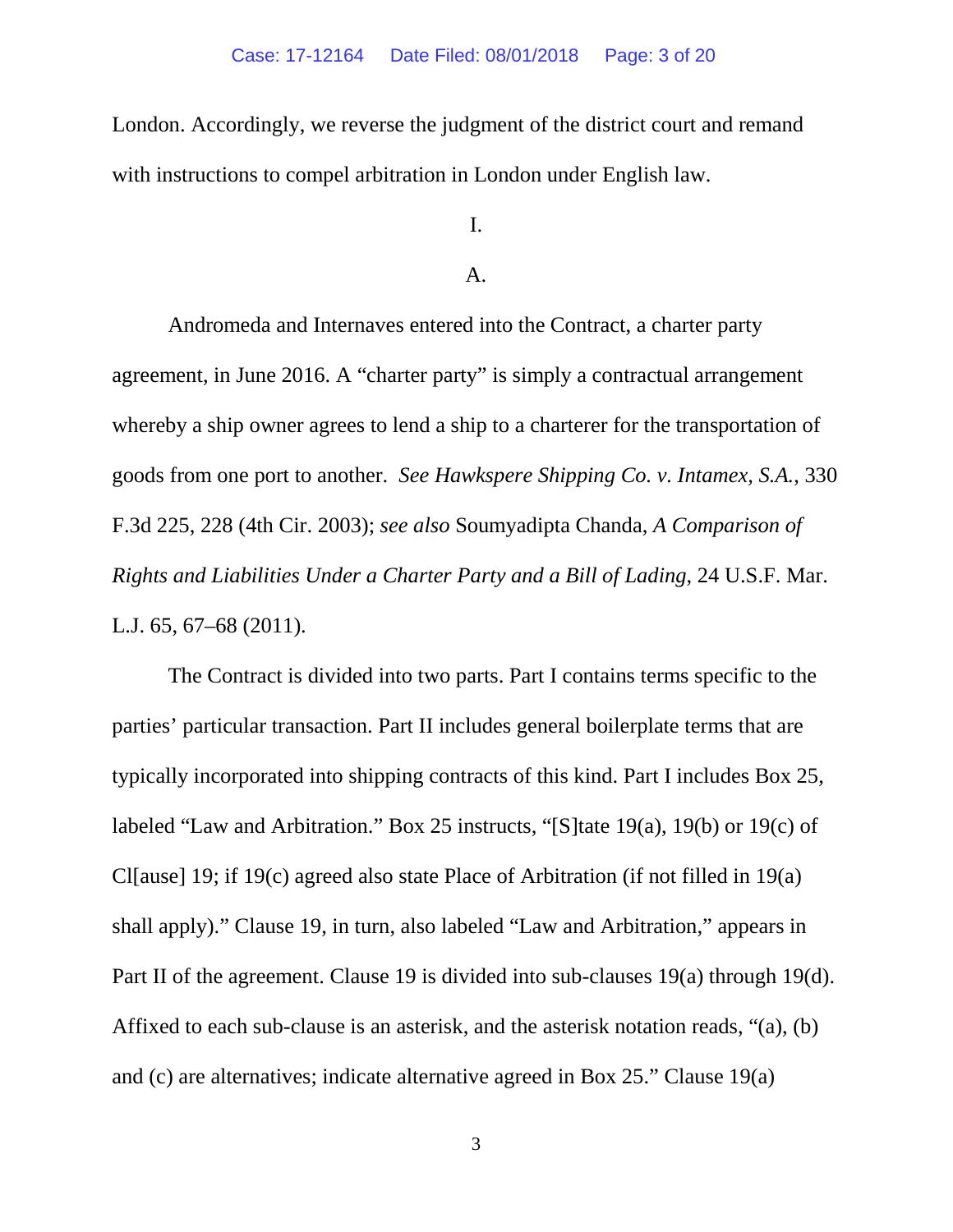provides for arbitration in London under English law and imposes additional terms, including a scheme for appointing arbitrators. Clause 19(b) calls for arbitration in New York under U.S. law and prescribes similar supplemental conditions. Clause 19(c) reads this way: "Any dispute arising out of this Charter Party shall be referred to arbitration at the Place indicated in Box 25, subject to the procedures applicable there. The laws of the place indicated in Box 25 shall govern this Charter Party." Finally, 19(d) explains that if Box 25 is not filled in, then 19(a) governs. In sum, Clause 19 of the Contract, located in Part II, provides a list of forum alternatives and instructs the parties to indicate their selection among those alternatives in Box 25. Box 25, located in Part I, also directs the parties to write their selection among Clause 19's options within that space.

Inside Box 25, the parties clearly wrote these words: "London arbitration, English Law." However, in Clause 19, the parties crossed out 19(a), 19(c), and 19(d), leaving only 19(b) -- New York arbitration under U.S. law -- unstruck. Thus, while the parties wrote in the words "London arbitration, English Law" in Box 25 in Part I, they signaled some desire to arbitrate in New York under U.S. law in Part II. Finally, above the signature page, the Contract reads, "It is mutually agreed that this Contract shall be performed subject to the conditions contained in this Charter Party which shall include PART I as well as PART II. In the event of a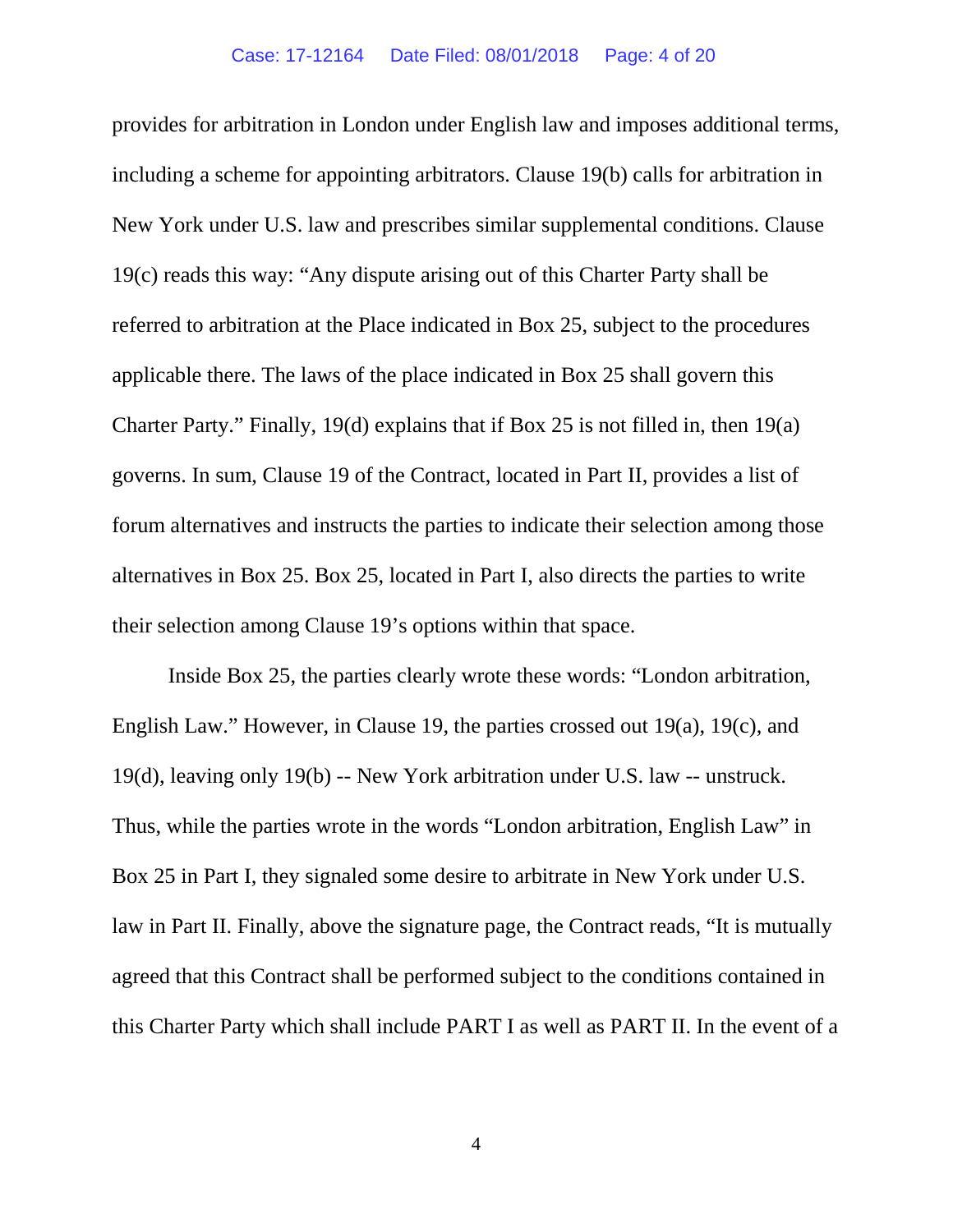conflict of conditions, the provisions of Part I *shall* prevail over those of Part II to the extent of such conflict" (the "Conflict Clause") (emphasis added).

#### B.

In October 2016, Internaves sued Andromeda in the Southern District of Florida for breach of contract, conversion, and fraud. Internaves claimed that, although it prepaid Andromeda, Andromeda failed to tender the vessel on the agreed-upon date, in violation of the Contract. Andromeda moved to compel arbitration of the dispute in London under English law pursuant to the selection the parties made in Part I, Box 25. The district court granted Andromeda's motion in part, compelling arbitration, but concluded that it could not ascertain from the terms of the agreement where the parties had agreed to arbitrate the dispute. The court observed that, because Part I stipulated "London arbitration, English Law," while Part II indicated a contrary agreement to arbitrate any dispute arising from the Contract in New York under U.S. law, the Parts were hopelessly in conflict. The court continued this way: "This conflict is compounded by ambiguities in the very provisions ostensibly designed to resolve internal inconsistencies." Elaborating, the court recognized that, under the Conflict Clause, in the event of conflict, Part I superseded Part II. However, the court also observed that 19(c), "which also provide[d] for the supremacy of Part I," was crossed out. In light of that puzzle, the district court could not determine whether the Conflict Clause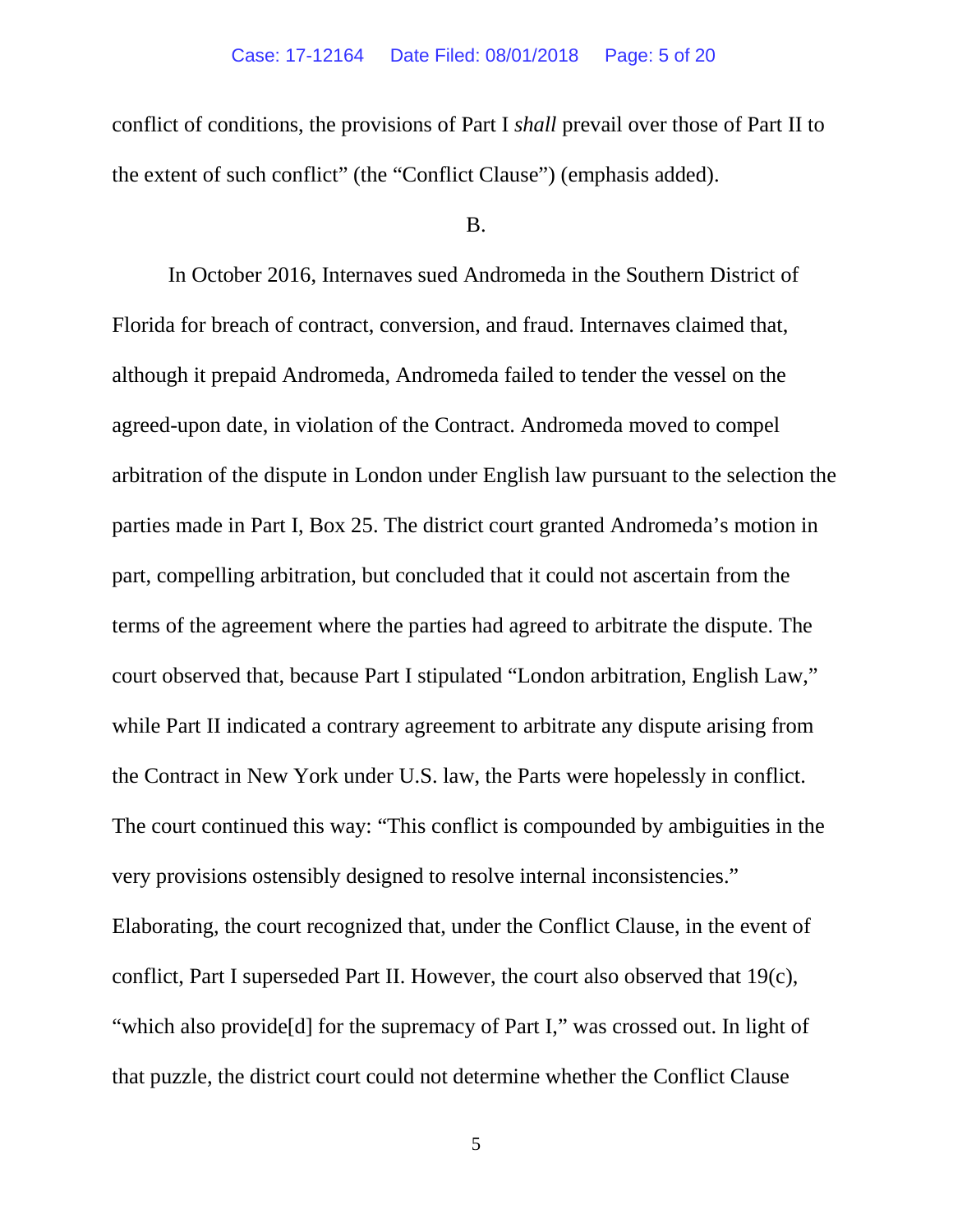#### Case: 17-12164 Date Filed: 08/01/2018 Page: 6 of 20

remained applicable to the instant dispute. Accordingly, it held that the parties had failed to provide for a specific arbitral forum and, therefore, it could compel arbitration only within its own district pursuant to 9 U.S.C. § 4.

While Andromeda does not dispute its obligation to arbitrate, it contends that the district court should have compelled arbitration in London, as the parties had written into Box 25.

Andromeda timely appealed to this Court.

### II.

Plainly, the site of arbitration turns on interpretation of the Contract's arbitration clauses, which we review *de novo*. *Inetianbor v. CashCall, Inc.*, 768 F.3d 1346, 1350 (11th Cir. 2014) ("This Court reviews *de novo* questions of law, such as a district court's interpretation of an agreement to arbitrate . . . ."). After thorough review, we hold that, despite the Contract's apparent conflict about choice of forum, under the Conflict Clause, the parties provided for arbitration in London, under English law, and the district court should have upheld the parties' forum selection under 9 U.S.C. § 206.

#### A.

Issues arising out of arbitration agreements are generally resolved by contract-law principles, pursuant to which we attempt to ascertain the parties' intent through the words they use. The Federal Arbitration Act (FAA) provides that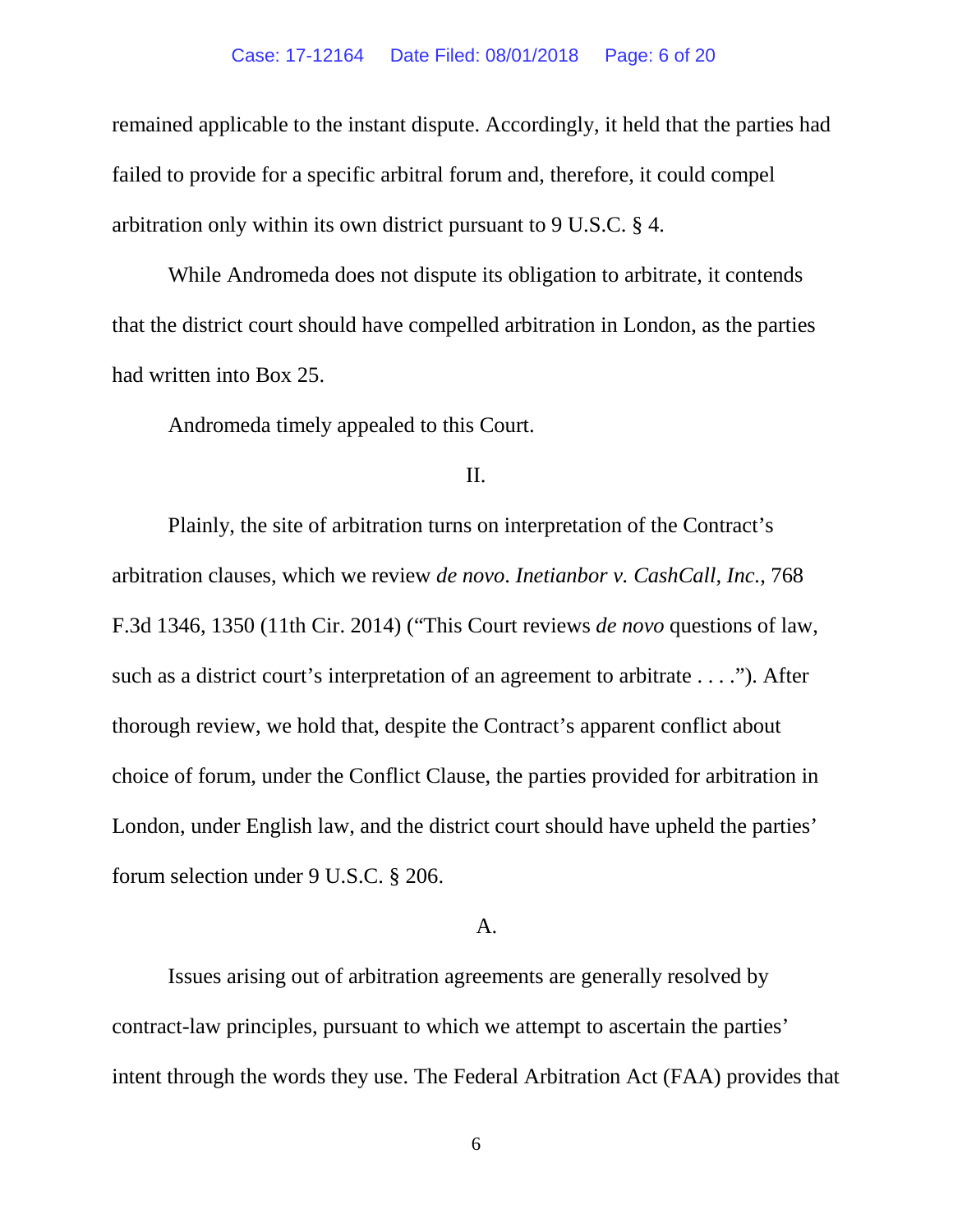written arbitration agreements in "any maritime transaction" "shall be valid, irrevocable, and enforceable, save upon such grounds as exist at law or in equity for the revocation of any contract." 9 U.S.C. § 2. "This provision reflects both a liberal federal policy favoring arbitration, and the fundamental principle that arbitration is a matter of contract." *Inetianbor*, 768 F.3d at 1349 (quotation omitted and alteration adopted). "In line with these principles, courts must place arbitration agreements on an equal footing with other contracts, and enforce them according to their terms." *Id*. (quotation omitted); *see also Am. Express Co. v. Italian Colors Rest*., 570 U.S. 228, 233 (2013) ("[The FAA] reflects the overarching principle that arbitration is a matter of contract. And consistent with [its] text, courts must rigorously enforce arbitration agreements according to their terms . . . ." (quotations and citation omitted)).

International arbitration agreements are governed by the Convention on the Recognition and Enforcement of Foreign Arbitral Awards, commonly known as the "New York Convention," which the United Nations Economic and Social Council adopted in 1958. *Lindo v. NCL (Bahamas), Ltd.*, 652 F.3d 1257, 1262 (11th Cir. 2011). In 1970, the United States joined, by treaty, the New York Convention. 21 U.S.T. 2517; *see also Lindo*, 652 F.3d at 1262. Thereafter, Congress implemented the New York Convention into the United States Code as Chapter 2 of the Federal Arbitration Act, 9 U.S.C. § 201 *et seq*., thereby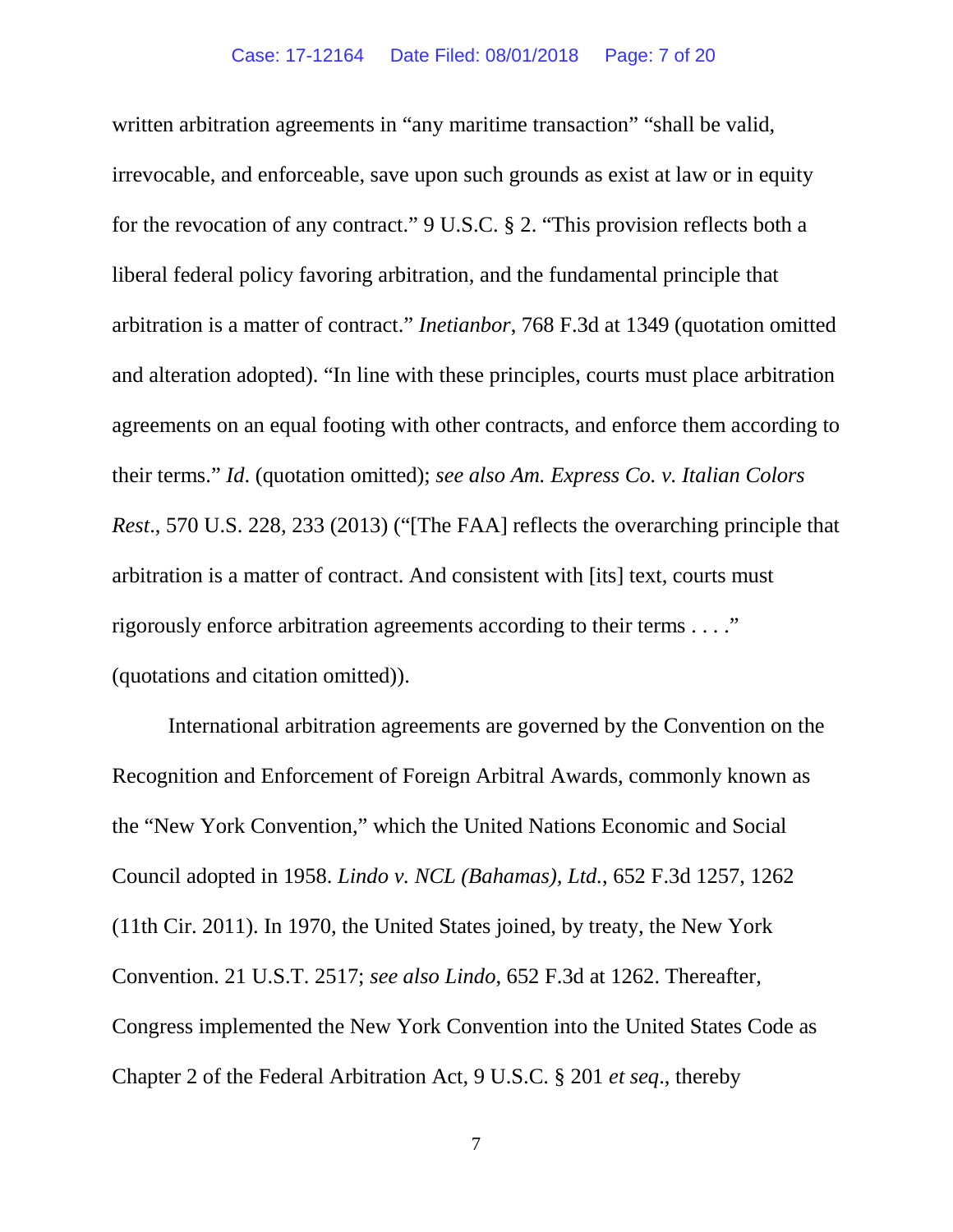supplementing the original codification of the FAA contained in Chapter 1. The New York Convention requires that courts, *inter alia*, recognize written arbitration agreements and uphold freely negotiated forum-selection provisions. *Lindo*, 652 F.3d at 1262, 1266; *Mitsubishi Motors Corp. v. Soler Chrysler-Plymouth, Inc.*, 473 U.S. 614, 631 (1985). Specifically, under Chapter 2 of the FAA, courts "may direct that arbitration be held in accordance with the [arbitration] agreement at any place therein provided for, whether that place is within or without the United States." 9 U.S.C. § 206. By contrast, under Chapter 1, courts may compel arbitration only within their own districts. 9 U.S.C. § 4. Chapter 2 also applies Chapter 1 to all actions arising under Chapter 2 to the extent that the two Chapters do not conflict. 9 U.S.C. § 208. Therefore, if the parties to an international arbitration agreement "provided for" a forum, Chapter 2 establishes a "strong presumption" in favor of compelling arbitration in that forum. *Mitsubishi Motors Corp.*, 473 U.S. at 631. However, if the parties agreed to arbitrate, but failed to "provide. I formed form, then the court must compel arbitration, but only within its own district pursuant to the provisions found in Chapter 1. 9 U.S.C. § 4 ("The hearing and proceedings, under [an arbitration] agreement, shall be within the district in which the petition for an order directing such arbitration is filed."); *see also Jain v. de Mere*, 51 F.3d 686, 690 (7th Cir. 1995) ("[9 U.S.C.] § 4 not only permits but requires a court to compel arbitration in its own district when no other forum is specified.").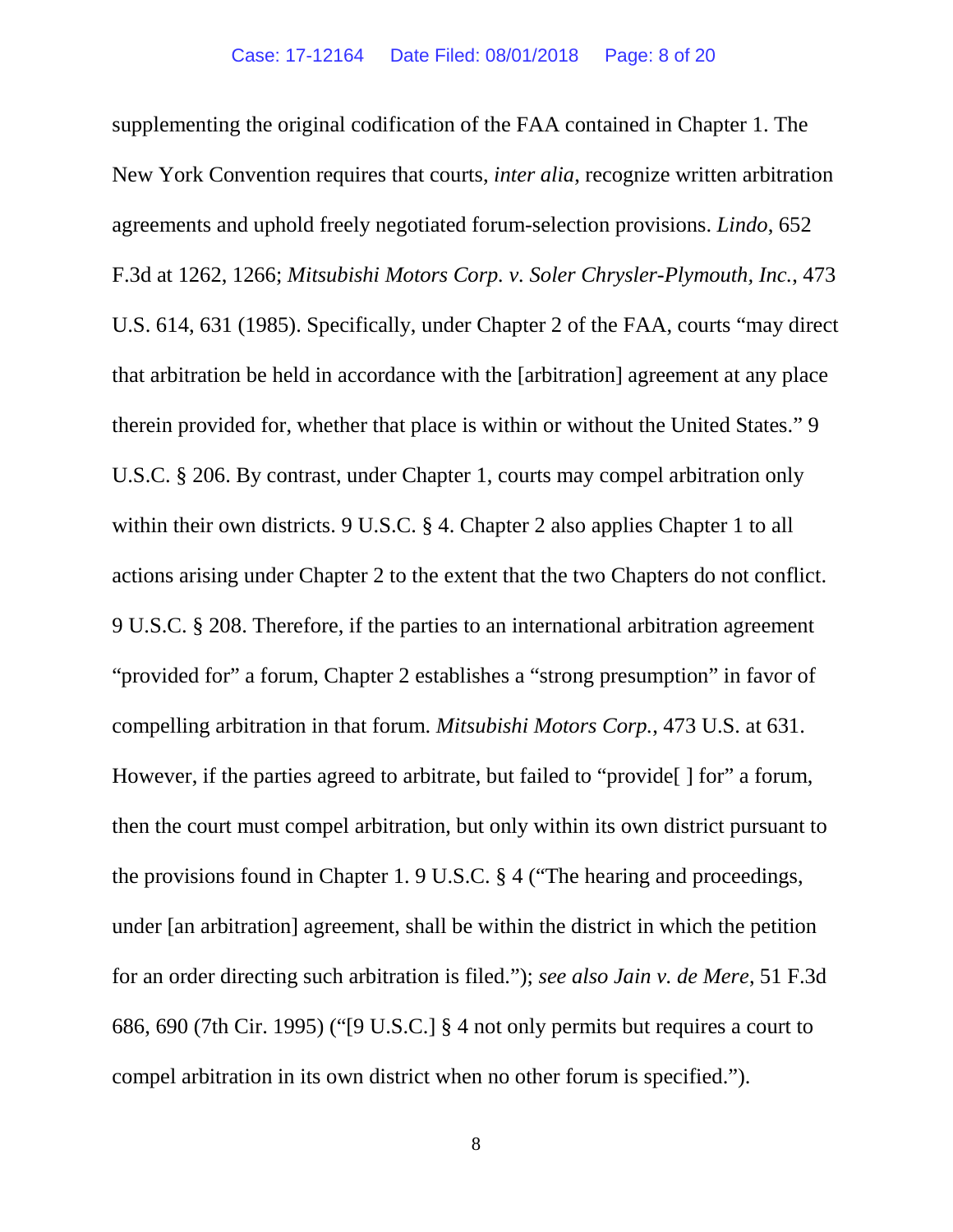Notably, "[w]hen a contract is a maritime one, and the dispute is not inherently local, federal law controls the contract interpretation." *Norfolk S. Ry. Co. v. Kirby*, 543 U.S. 14, 22–23 (2004). Specifically, our interpretation of maritime contracts sounds in federal common law, so we look to the general common law of contracts. *See AIG Centennial Ins. Co. v. O'Neill*, 782 F.3d 1296, 1302 (11th Cir. 2015); *Interface Kanner, LLC v. JPMorgan Chase Bank, N.A.*, 704 F.3d 927, 932–33 (11th Cir. 2013); *Begner v. United States*, 428 F.3d 998, 1005 (11th Cir. 2005).

Five general principles of contract interpretation apply here. First, "[i]t is well settled that the actual language used in the contract is the best evidence of the intent of the parties and, thus, the plain meaning of that language controls." *Rose v. M/V "GULF STREAM FALCON"*, 186 F.3d 1345, 1350 (11th Cir. 1999).

Additionally, "a [contract] should be read to give effect to all its provisions and to render them consistent with each other." *In re FFS Data, Inc.*, 776 F.3d 1299, 1305 (11th Cir. 2015) (quoting *Mastrobuono v. Shearson Lehman Hutton, Inc.*, 514 U.S. 52, 63 (1995)). Moreover, if contractual provisions conflict, but, significantly, the contract itself provides means for reconciling the conflict, we are obliged to apply the contract's internal conflict-resolution mechanism. *See Columbia Cas. Co. v. S. Flapjacks, Inc.*, 868 F.2d 1217, 1221 n.1 (11th Cir. 1989). Indeed, where a contract contains a conflict, but also includes a clause that expressly resolves the conflict,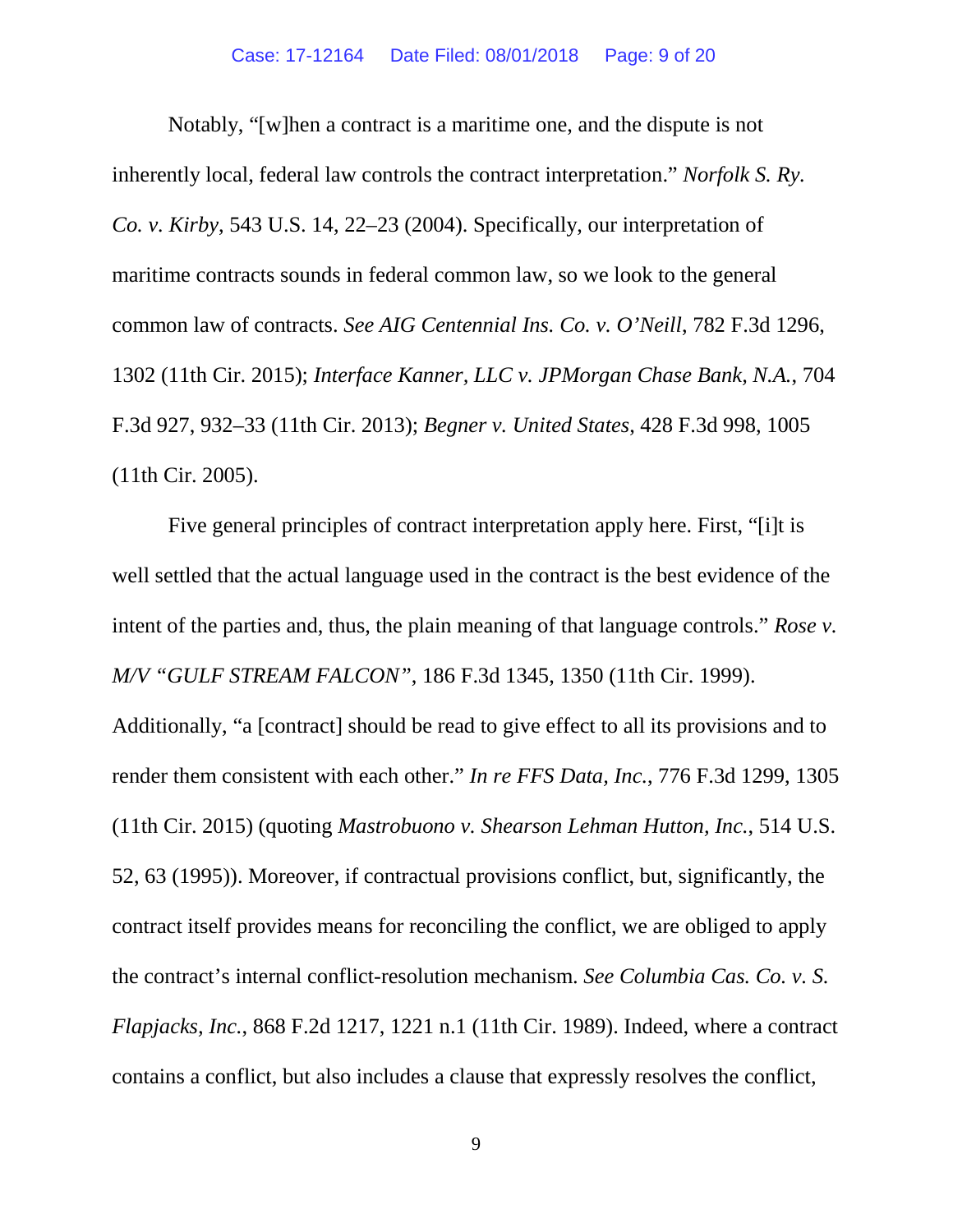"there is no ambiguity." *Lathem v. Sentry Ins.*, 845 F.2d 914, 916–17 (11th Cir. 1988). Further, "[w]hen general propositions in a contract are qualified by the specific provisions, the rule of construction is that the specific provisions in the agreement control." *Goldberg v. Bear, Stearns & Co.*, 912 F.2d 1418, 1421 (11th Cir. 1990). Finally, contracts must be interpreted with sensitivity to the reality that parties occasionally err or misprint in the course of contract drafting. *See Georgia R.R. Bank & Tr. Co. v. Fed. Deposit Ins. Corp.*, 758 F.2d 1548, 1551 (11th Cir. 1985) ("However unskillfully prepared a particular instrument or agreement may be, the courts are to discover and give effect to the intent of the parties if possible."); *see also Begner*, 428 F.3d at 1006 (noting that an apparent contractual error did not render the contract ambiguous).

Thus, when interpreting an international arbitration agreement, we ascertain the parties' intent through plain contractual language; we work to interpret the contract harmoniously to avoid conflict and give meaning to all of the provisions; we are obliged to apply any contractual clauses designed to resolve intracontractual conflicts; we favor the specific terms over the more general language; and we strive to give the contract coherent meaning if we can, rather than capitulate in the face of apparent ambiguity.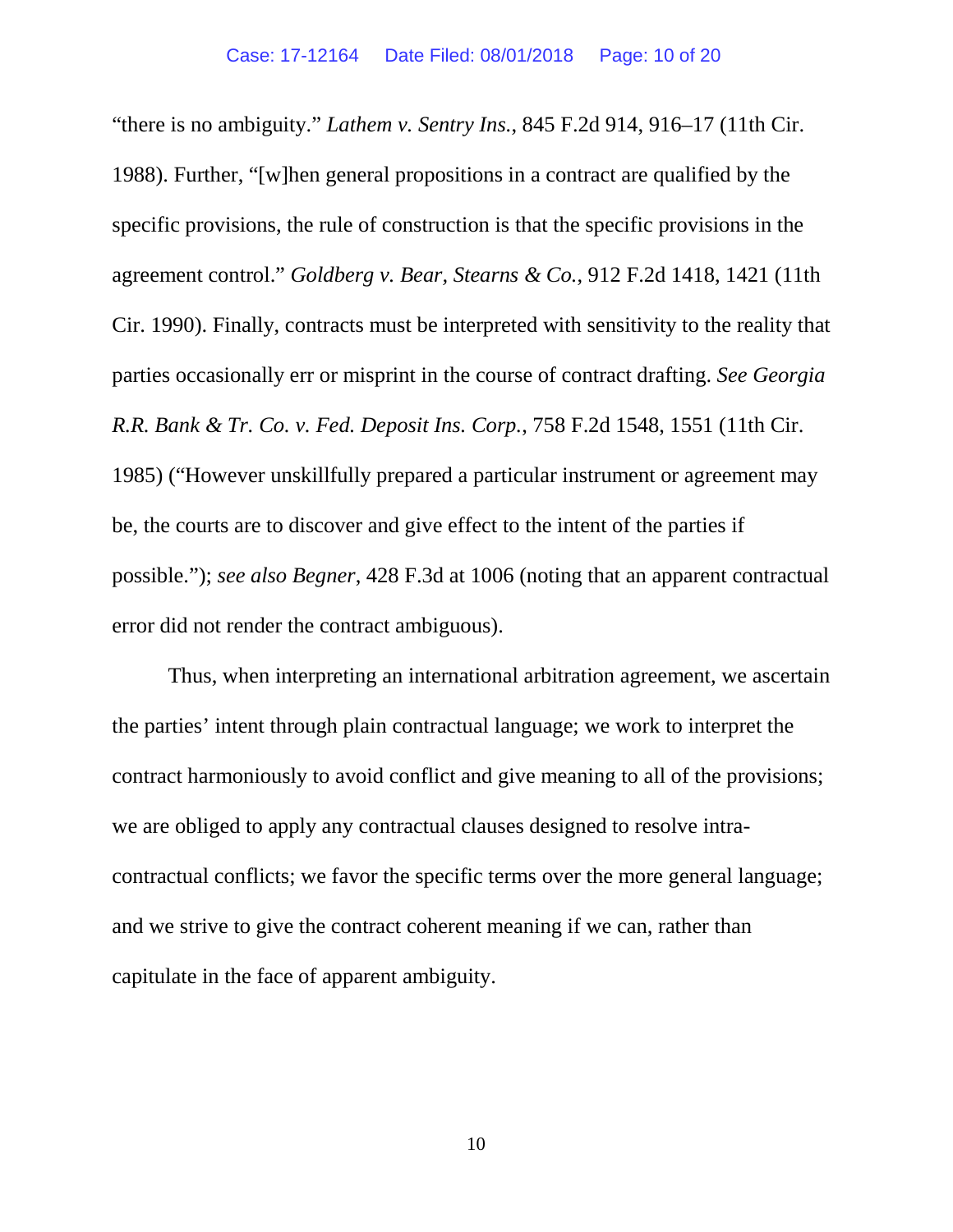B.

As we see it, application of these principles yields the conclusion that the parties agreed to arbitrate their dispute in London. The Conflict Clause unambiguously establishes the superiority of Part I's enumeration of "London arbitration, English Law" over Part II's manifestation of the parties' preference for a New York forum. Moreover, Box 25's heading and instructions, coupled with Clause 19's asterisks, render Box 25 the Contract's authoritative forum-selection clause. Insertion of the written words "London arbitration, English Law" within that provision further evinces the parties' intent to arbitrate in London. The parties specifically wrote "London arbitration, English Law" into the Contract, whereas any indication of the parties' willingness to arbitrate in New York appears only among boilerplate script, and in that regard only by striking a provision with a line. The rule of construction subordinating general terms to specific ones also supports the selection of the London forum.

In Part I, the parties demonstrated their mutual desire to arbitrate in London by writing in their selection of "London arbitration, English Law" in Box 25, labeled "Law and Arbitration." In Part II, the parties indicated some inclination toward arbitrating in New York by crossing out all of Clause 19's sub-clauses except for 19(b), which, as we have already noted, provides for New York arbitration under U.S. law. Plainly, by choosing different arbitral forums in Parts I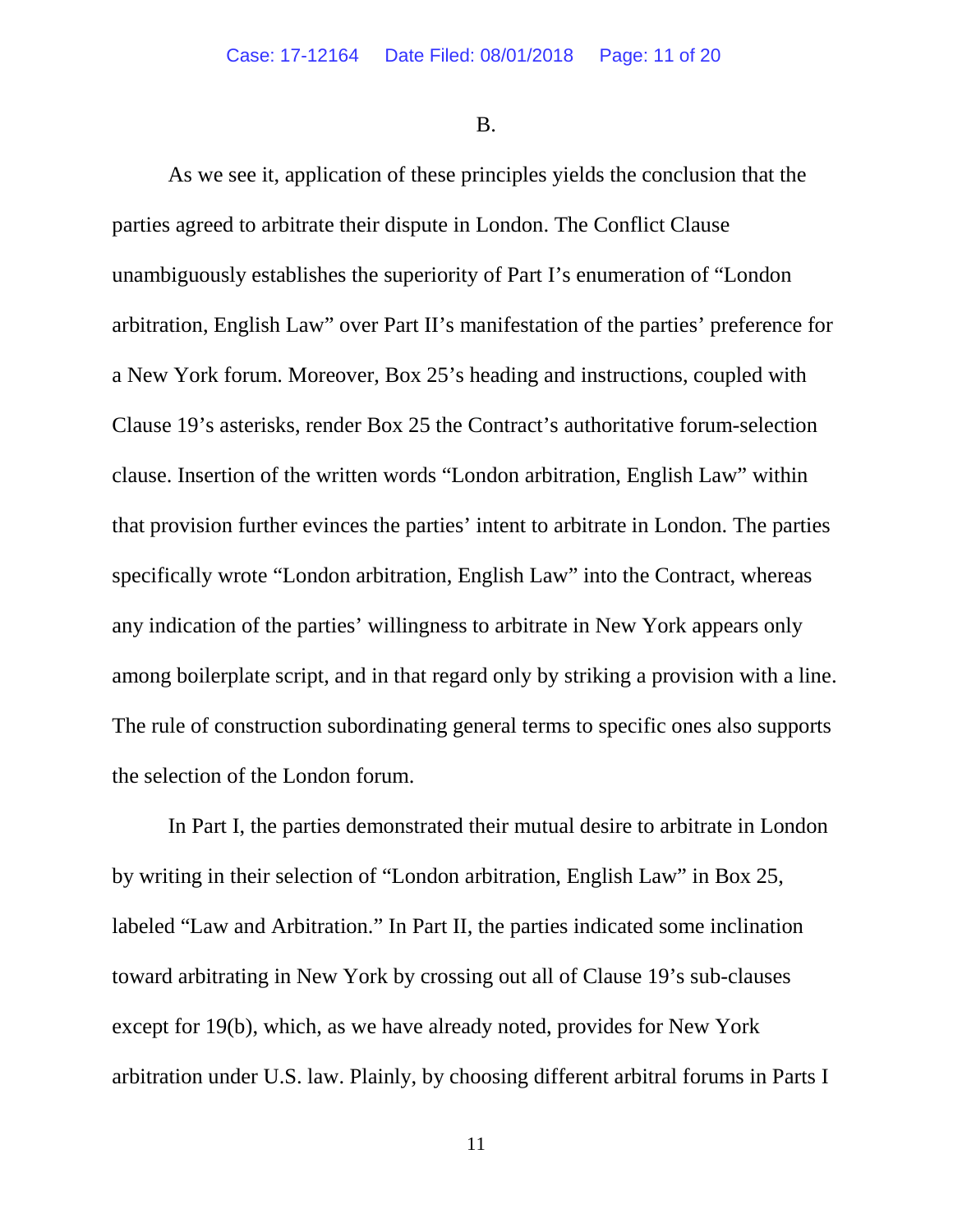and II -- by writing in "London" in Part I and leaving 19(b) operative in Part II - the parties created an inter-Part conflict. Yet these parties anticipated and sought to resolve any such conflict by including a Conflict Clause, which, again, reads this way: "In the event of a conflict of conditions, the provisions of Part I shall prevail over those of Part II to the extent of such conflict." When parties author conflicting contractual provisions, but expressly provide for a contractual mechanism to resolve any conflict, we are bound by the mechanism they have chosen. *See Columbia Cas.*, 868 F.2d at 1221 n.1; *Lathem*, 845 F.3d at 916–17. Thus, under the Conflict Clause, Part I's designation "London arbitration, English Law" necessarily prevails over Part II.

Additionally, Box 25's heading and instructions, along with Clause 19's asterisks, militate in favor of London arbitration. Box 25, labeled "Law and Arbitration," instructs, "[S]tate 19(a), 19(b) or 19(c) of Cl. 19; if 19(c) agreed also state Place of Arbitration (if not filled in 19(a) shall apply)." Turning to Clause 19, also labeled "Law and Arbitration," an asterisk appears alongside sub-clauses 19(a) through 19(d), and the asterisk notation explains, "(a), (b), and (c) are alternatives; indicate alternative agreed in Box 25." The parties have designated in the Contract that Box 25 is the authoritative space within which to ascertain their forum selection. And inside that space, the parties wrote their preference. Box 25's "London arbitration, English Law" supersedes Clause 19's indication of their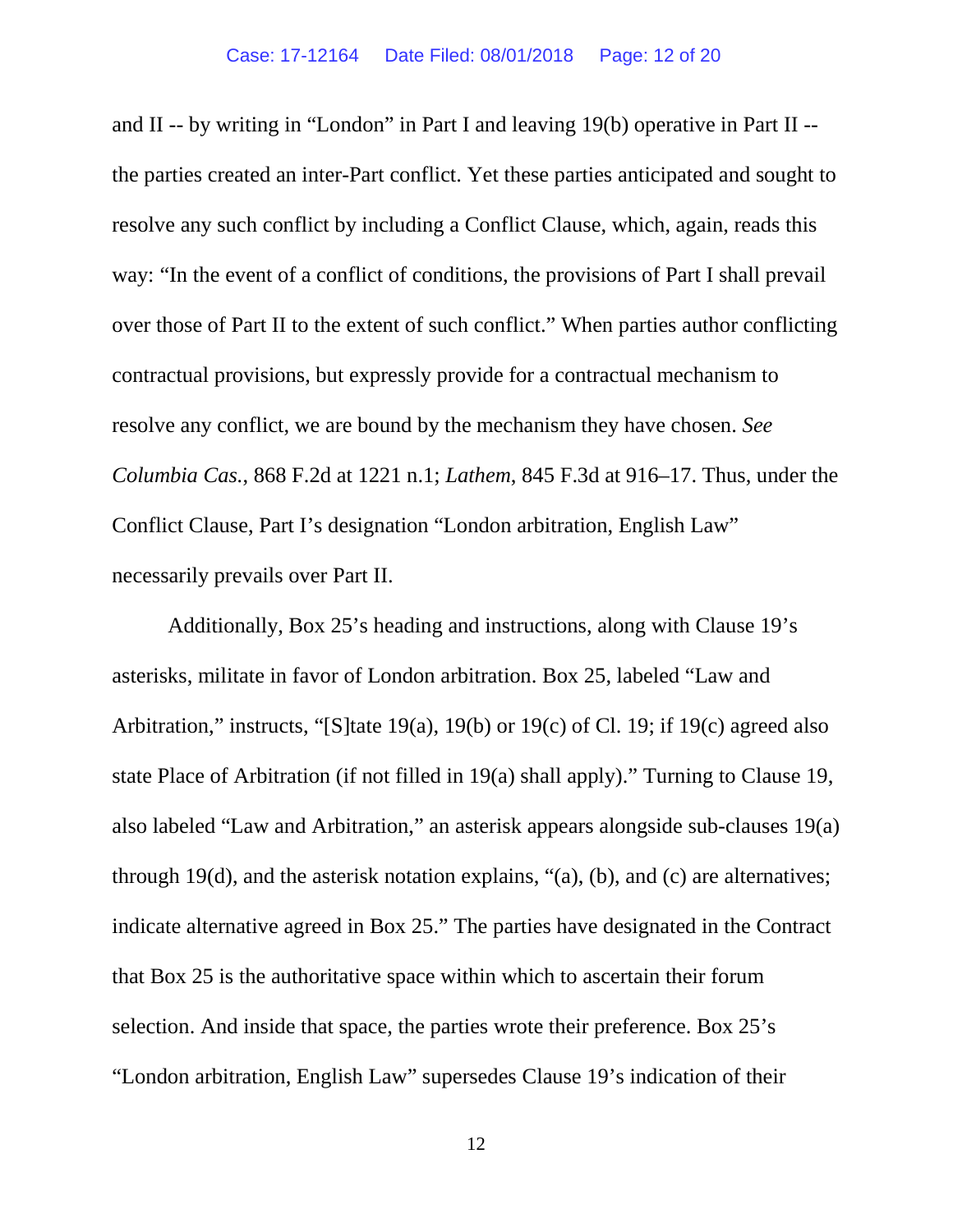preference of a forum. It is true that the parties neglected to stipulate one of " $19(a)$ ," " $19(b)$ ," or " $19(c)$ " in Box 25, as the Contract had instructed. Nonetheless, the parties' omission essentially amounts to a small error that cannot undermine their manifest intent, as they wrote it, to arbitrate in London under English law. *See Georgia R.R. Bank & Tr. Co.*, 758 F.2d at 1551; *see also Begner*, 428 F.3d at 999– 1000, 1006.

The canon of contract interpretation elevating specific terms over the more general ones also supports the selection of London. The parties' particular insertion of "London arbitration, English Law" prevails over the crossed-out boilerplate terms. *See United States v. Pielago*, 135 F.3d 703, 710 (11th Cir. 1998); *Faez v. Wells Fargo Bank, N.A.*, 745 F.3d 1098, 1106 n.4 (11th Cir. 2014); *McKinney Drilling Co. v. Collins Co.*, 701 F.2d 132, 135 (11th Cir. 1983). Internaves argues, nevertheless, that the specific-general canon is inapposite here because the parties also "specifically" crossed out 19(a), 19(c), and 19(d), thereby creating a conflict not between specific and general conditions, but rather between two specific terms. We are unpersuaded. As we see it, the specific written insertion of "London" entailed far greater specificity and particularity -- and constitutes a far more powerful expression of intent -- than striking 19(a), 19(c), and 19(d) from boilerplate script.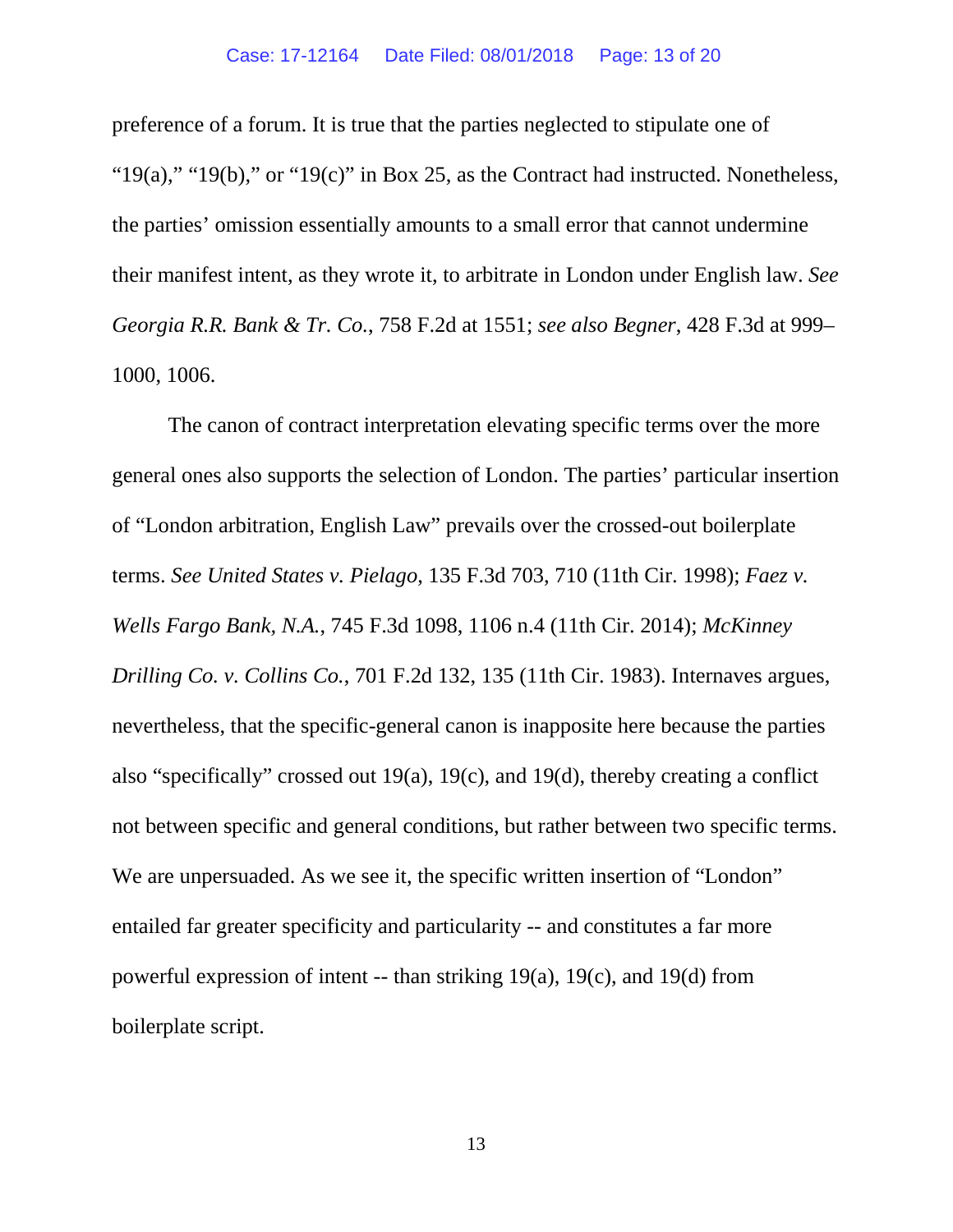Internaves advances several additional objections. First, it claims that, by crossing out 19(c), the parties rendered Box 25 ineffective, arguing that "[i]f the parties chose Paragraph 19(c), it would have provided for the selection in [B]ox 25 to prevail over the selection of London or New York. By striking out Paragraph 19(c) of Part II, [Andromeda] affirmatively rejected the effect of any designated forum within Part I and thereby exalted its choice in Part II over Part I and undermined the [Conflict Clause]." The district court agreed, similarly reasoning that, because  $19(c)$  "provide<sup>[d]</sup> for the supremacy of Part I," having struck  $19(c)$ , the parties suggested that the Conflict Clause was inapplicable and Box 25 irrelevant.

Again, 19(c) reads, "Any dispute arising out of this Charter Party shall be referred to arbitration at the Place indicated in Box 25, subject to the procedures applicable there. The laws of the place indicated in Box 25 shall govern this Charter Party." Clause 19(c) does not "provide[ ] for the supremacy of Part I." Rather, what 19(c) does is offer a "write-in" forum option. Since parties to charter party agreements typically choose to arbitrate in London or New York, 19(a) and 19(b) provide shortcuts for selecting those forums. *See* Gu Weixia & Joshua A. Lindenbaum, *The NYPE 93 Arbitration Clause: Where Ends the Open-End?*, 37 J. Mar. L. & Com. 245, 259 (2006) ("The vast majority of charterparties contain arbitration clauses that call for arbitration in London or New York."). However,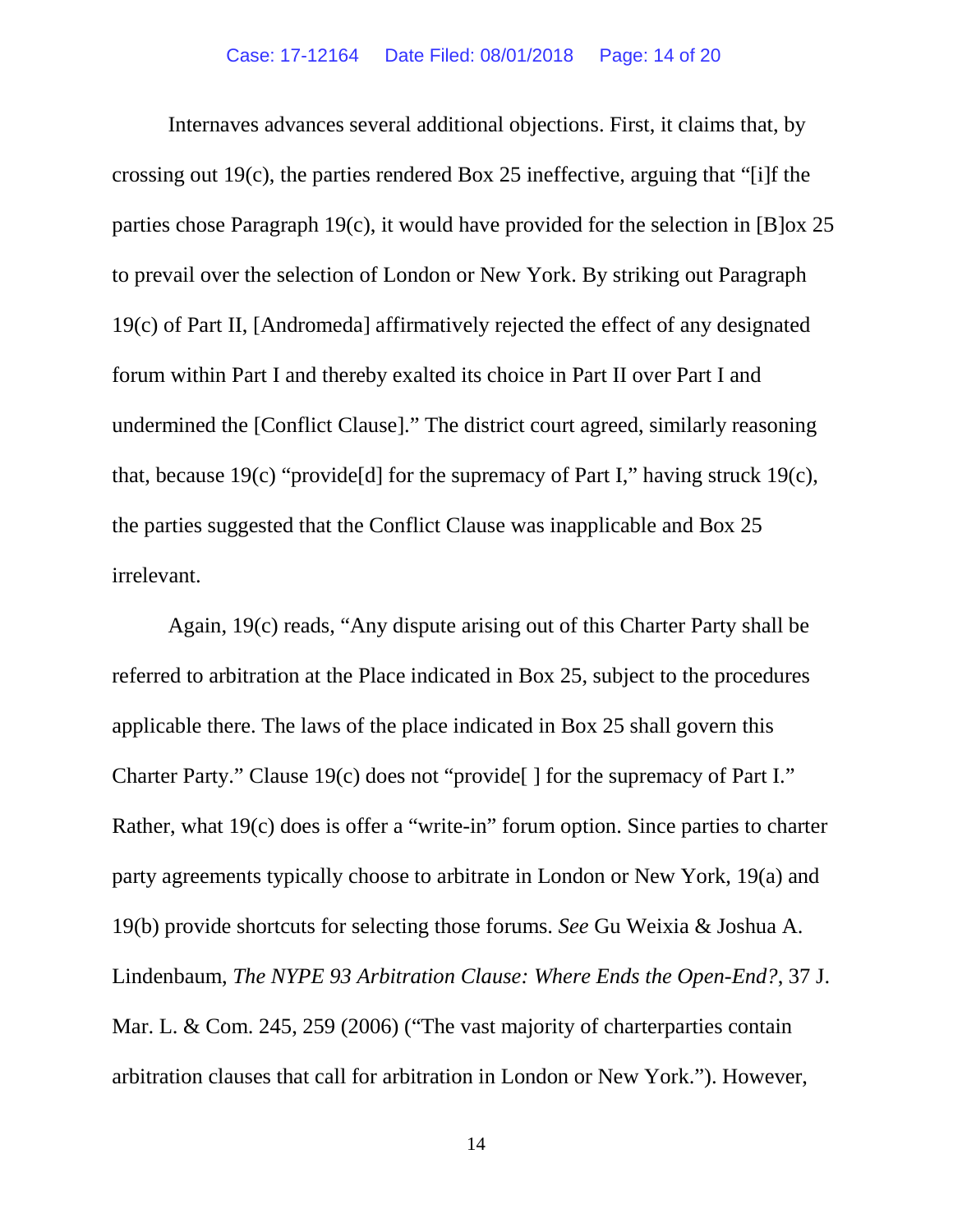since an alternative is occasionally preferred, 19(c) permitted the parties to insert a forum of their choosing. Clause 19(c)'s purpose, thus, was not to ensure Part I's primacy, but rather to afford a forum option other than London or New York. Meanwhile, none of the provisions that *do* establish Part I's supremacy are crossed out. The Conflict Clause expressly calls for Part I's terms to prevail over Part II's in the event of conflict. Likewise, Box 25's labeling and Clause 19's asterisk notation instructed the parties to insert their forum selection among Clause 19's alternatives  $-19(a)$ , 19(b), or 19(c)  $-$  in Box 25. Each of those provisions was left intact, thereby rendering Box 25 the superseding and definitive forum-selection clause irrespective of the fact that the parties struck 19(c). Clause 19(c) does not implicate the Contract's inter-Part hierarchy, and striking 19(c) did not undermine either Part I's predominance over Part II or Box 25's status as the Contract's authoritative forum-selection clause.

Internaves also points to *Bauhinia Corp. v. China National Machinery & Equipment Import & Export Corp.*, 819 F.2d 247 (9th Cir. 1987). In *Bauhinia*, the parties entered into an arbitration agreement in which the only language pertaining to forum selection was the following:

In case an arbitration is necessary and is to be held in Peking, the case in dispute shall then be submitted for arbitration to the Foreign Trade Arbitration Commission of the China Council for the Promotion of International Trade, Peking . . . .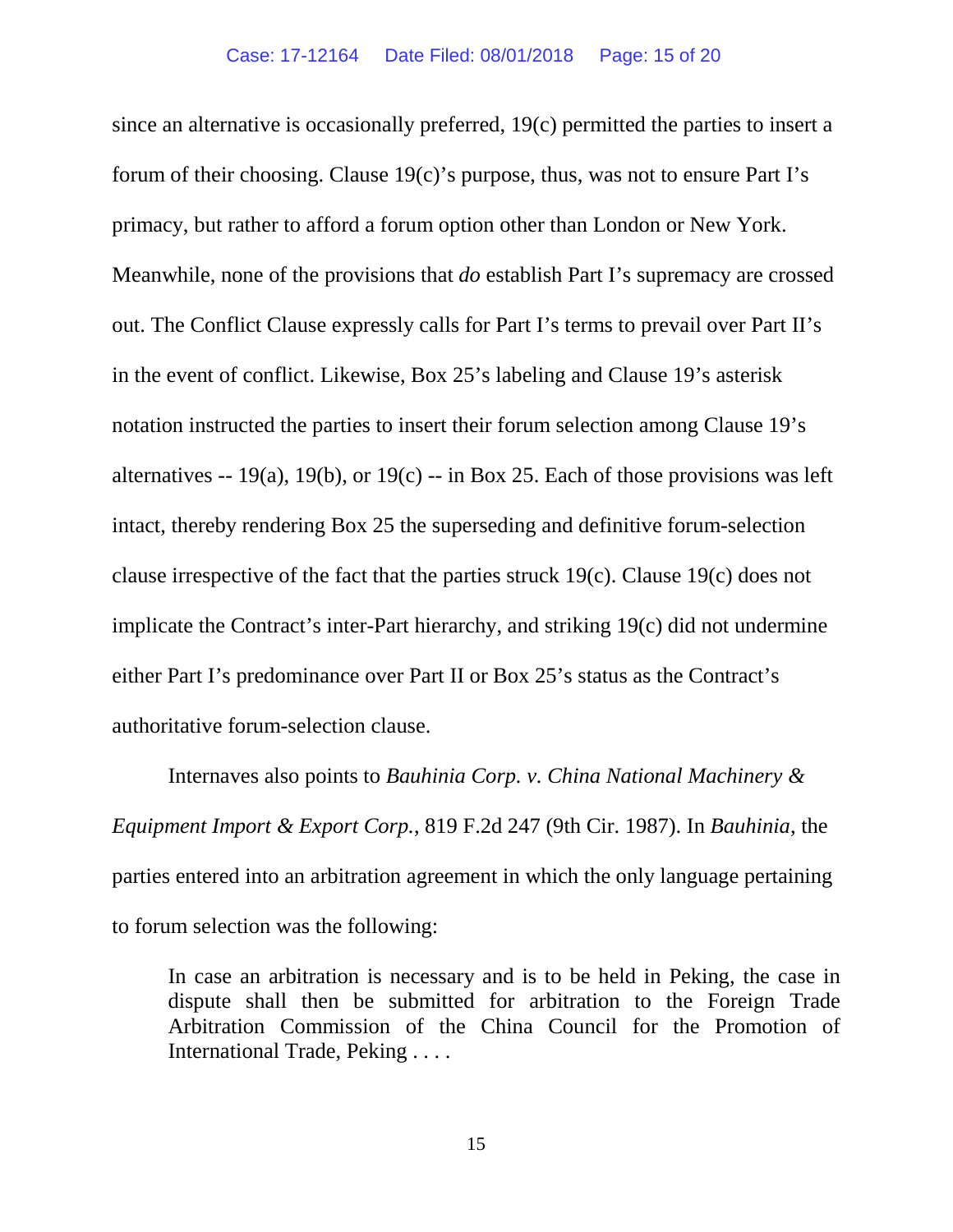In case the Arbitration is to take place at [BLANK] either party shall appoint one arbitrator, and the arbitrators thus appointed shall nominate a third person as umpire, to form an arbitration committee. . . . .

*Id*. at 248. Because the agreement said nothing more about forum selection, the Ninth Circuit concluded that the agreement was ambiguous: "The clauses d[id] not expressly choose a forum" and "[t]he document lack[ed] any indication what forum the parties intended to select." *Id*. at 249. As a result, it determined, "The record permits only one conclusion, that the parties intended to leave the issue open." *Id*. at 249–50. Because the parties failed to provide for a forum in their agreement, the provisions of 9 U.S.C. § 206 were inapplicable and, pursuant to 9 U.S.C. § 4, the court could compel arbitration only within its own district. *Id*. at 250.

This case is different. Here, rather than providing *no* forum selection, the parties provided *conflicting* forum selections. But here, the parties created a contractual mechanism to resolve any ambiguity or conflict by declaring Part I superior to Part II in the event of conflict, and by designating Box 25 the conclusive forum selection provision. Thus, unlike in *Bauhinia*, in this case the parties provided for an arbitration forum by writing "London arbitration, English Law" in the Contract's superseding and authoritative forum-selection clause.

Finally, Internaves argues for the first time on appeal that the Contract retains some ambiguity because Part I includes an internal inconsistency.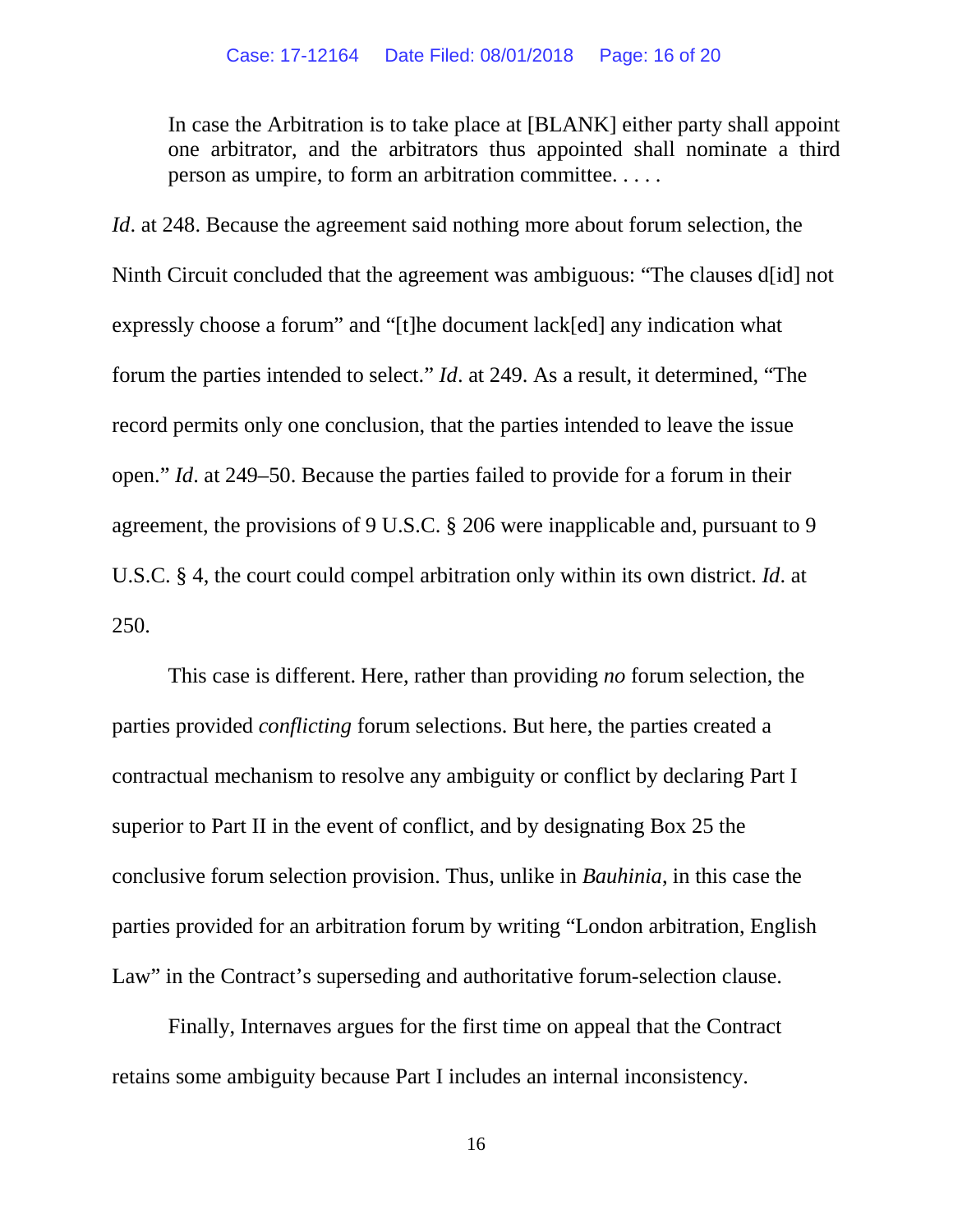Specifically, in Box 22, which is located in Part I and labeled "General Average to be adjusted at (Cl. 12)," the parties wrote "NEW YORK – USA." Clause 12, in turn, labeled "General Average and New Jason Clause," provides that "[g]eneral average shall be adjusted, stated and settled according [to] York-Antwerp rules 1994 or any subsequent modification thereof." Therefore, Internaves reasons, even if the Conflict Clause resolves conflicts between the Parts, the Contract still contains an intractable conflict within Part I itself, between Box 25 (which calls for London arbitration) and Box 22 (which provides for general-average adjustment in New York).

Again, we are unpersuaded. First, Internaves did not raise the argument in the district court, and we need not consider it on appeal. *Access Now, Inc. v. Sw. Airlines Co.*, 385 F.3d 1324, 1331 (11th Cir. 2004) ("This Court has repeatedly held that an issue not raised in the district court and raised for the first time in an appeal will not be considered by this court. . . . If we were to regularly address questions -- particularly fact-bound issues -- that district[ ] court[s] never had a chance to examine, we would not only waste our resources, but also deviate from the essential nature, purpose, and competence of an appellate court." (quotation and citations omitted)). To be sure, an appellate court may consider an issue not raised in the district court if it "involves a pure question of law, and if refusal to consider it would result in a miscarriage of justice." *Id*. at 1332 (quoting *Wright v.*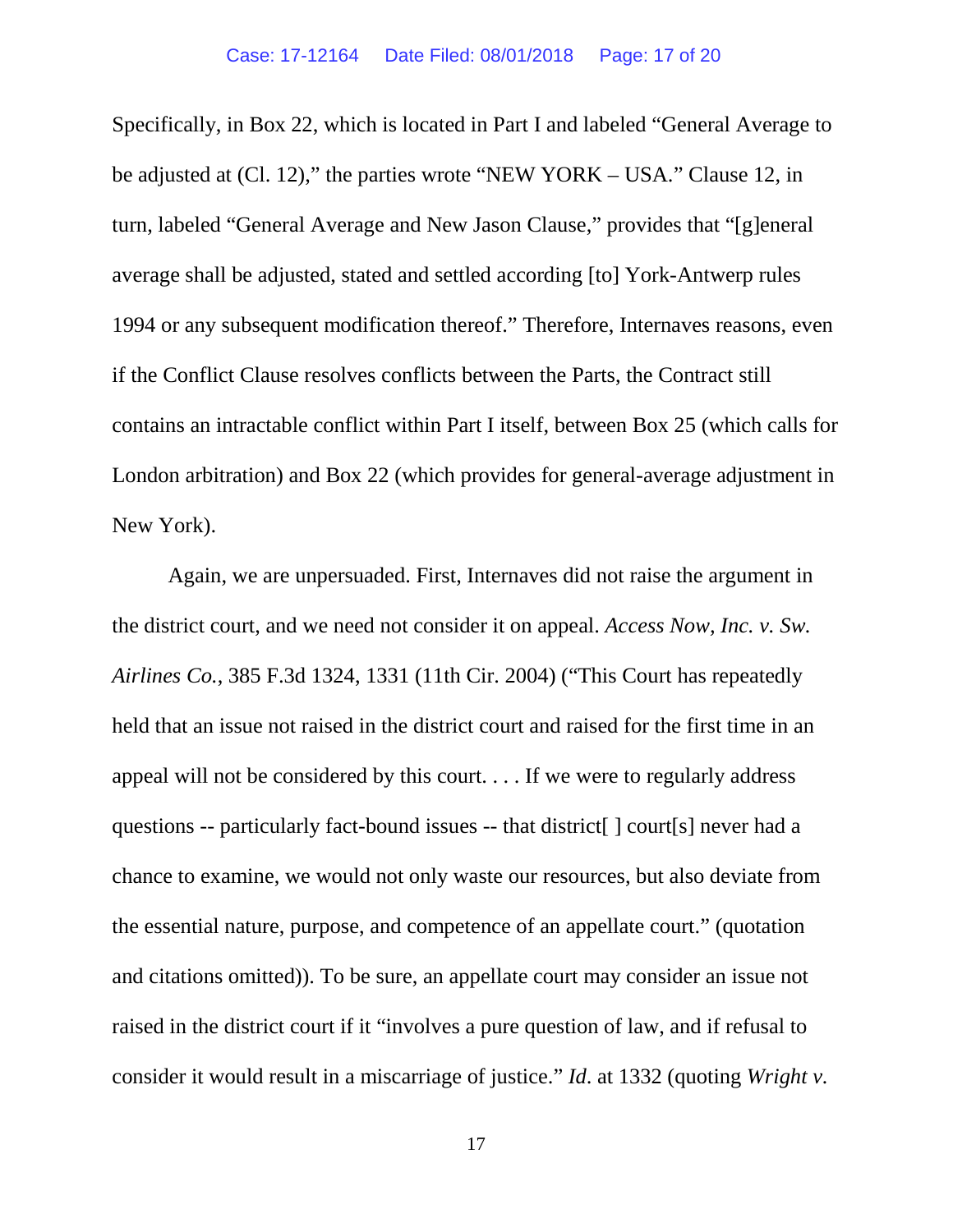*Hanna Steel Corp.*, 270 F.3d 1336, 1342 (11th Cir. 2001). Although the argument raises a pure question of law, *see Inetianbor*, 768 F.3d at 1350, our failure to address it here would hardly create a miscarriage of justice. *See Blue Martini Kendall, LLC v. Miami Dade Cty*., 816 F.3d 1343, 1349–50 (11th Cir. 2016).

But even if we were to consider the claim for the first time on appeal, it still would not help Internaves. The "ancient maritime doctrine" of general average holds that, if goods are thrown overboard in order to save a ship from impending catastrophe, the passenger who sacrificed his property for the common good is entitled to reimbursement by pro rata contributions from the other passengers onboard. *See Orient Mid-E. Lines, Inc. v. Shipment of Rice on Bd. S.S. Orient Transporter*, 496 F.2d [1](#page-17-0)032, 1034 (5th Cir. 1974).<sup>1</sup> General-average disputes are often resolved under the York-Antwerp Rules, which were designed to resolve issues stemming from general-average adjustment. *See Eagle Terminal Tankers, Inc. v. Ins. Co. of U.S.S.R.*, 637 F.2d 890, 894 (2d Cir. 1981).

The parties' insertion of "NEW YORK – USA" in Box 22 does not create an inconsistency within Part I. Mindful of our obligation to "give effect to all [the Contract's] provisions," and to discern incompatibility among them only if they cannot be construed harmoniously, we read Part I as requiring general-average

<span id="page-17-0"></span><sup>&</sup>lt;sup>1</sup> "[T]he decisions of the United States Court of Appeals for the Fifth Circuit . . . as that court existed on September 30, 1981, handed down by that court prior to the close of business on that date, shall be binding as precedent in the Eleventh Circuit." *Bonner v. City of Prichard*, 661 F.2d 1206, 1207 (11th Cir. 1981).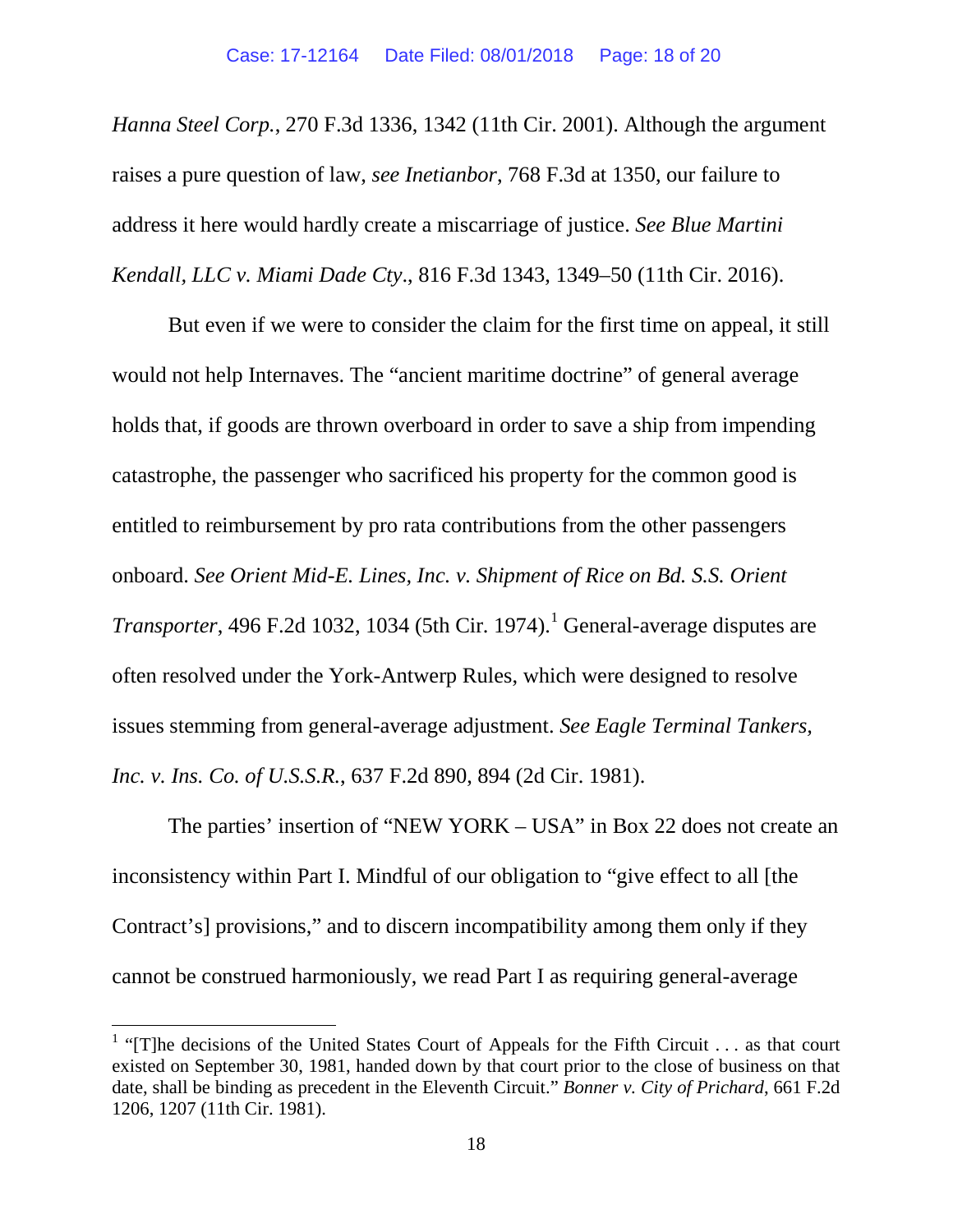adjustment in New York under York-Antwerp Rules pursuant to Box 22, and arbitration of all other disputes in London under English law pursuant to Box 25. *See In re FFS Data, Inc.*, 776 F.3d at 1305; *Pielago*, 135 F.3d at 710; *Merrill Stevens Dry Dock Co. v. M/V YEOCOMICO II*, 329 F.3d 809, 814 (11th Cir. 2003). Indeed, the parties' use of separate Boxes -- one labeled "Law and Arbitration" (Box 25) and the other labeled "General Average to be adjusted at (Cl. 12)" (Box 22) -- strongly suggests that the parties sought to adjust general average in a location distinct from their arbitral forum. Those conditions are entirely compatible, and, as we see it, create no ambiguity. Moreover, this case does not in any way relate to general-average adjustment; the parties must arbitrate in London.

The only remaining question is which terms will govern the parties' arbitration. Recall that sub-clause 19(a) provides for arbitration in London under English law and prescribes supplemental conditions, including arbitration "in accordance with the arbitrations Acts 1950 and 1979 or any statutory modification or re-enactment thereof for the time being in force," and rules controlling the appointment of arbitrators. Yet the parties did not write "19(a)" in Box 25. Rather, they wrote only "London arbitration, English Law." "[C]ourts must take care not to alter or go beyond the express terms of the agreement, or to impose obligations on the parties that are not mandated by the unambiguous terms of the agreement itself." *Red Ball Interior Demolition Corp. v. Palmadessa*, 173 F.3d 481, 484 (2d